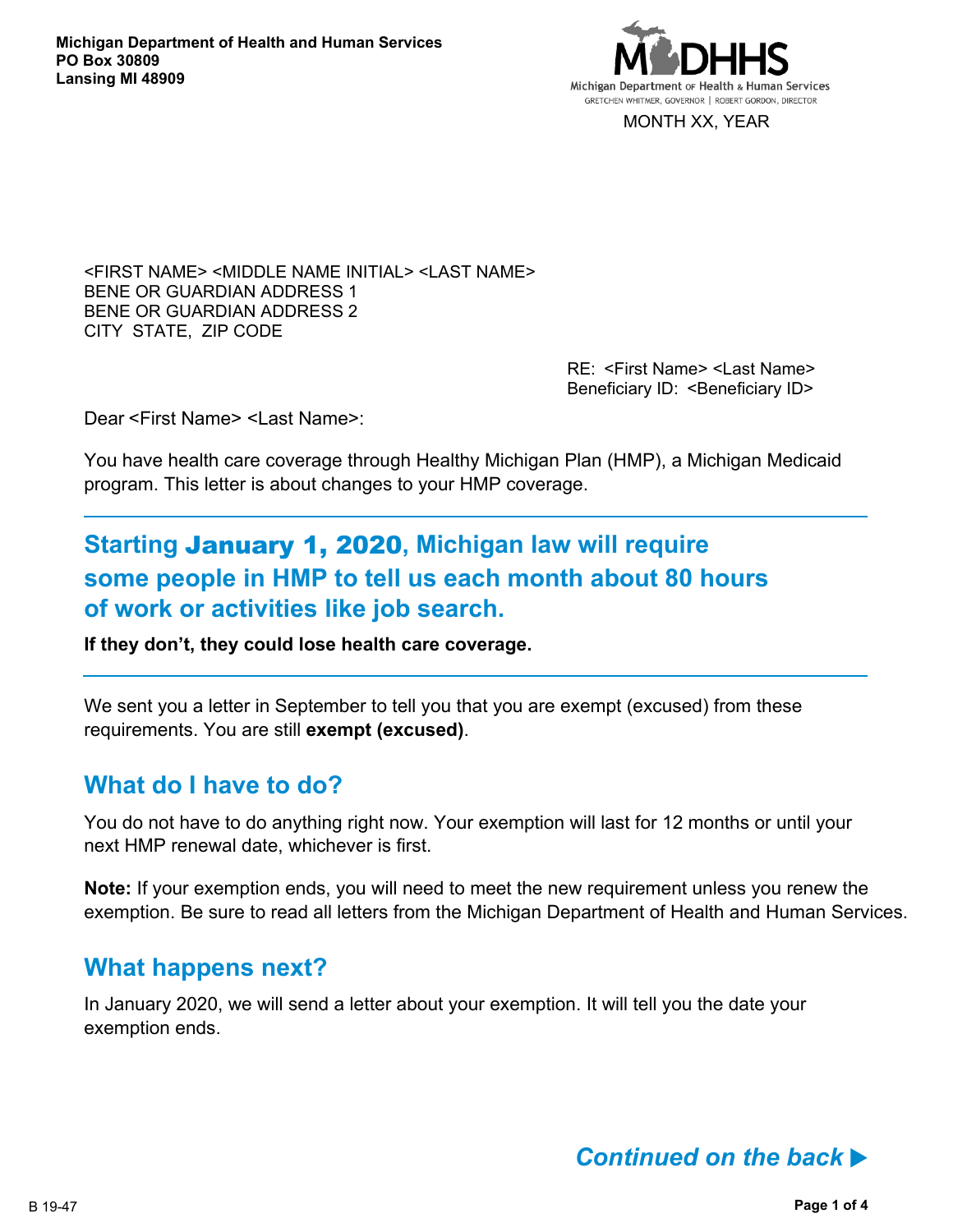# **What if I still have questions?**

Read the enclosed booklet about work and other activities. This booklet explains more about the new requirements. Keep this booklet while you are on HMP. If you have questions, call the Beneficiary Help Line at **1-800-642-3195** (TTY 1-866-501-5656). You can call Monday through Friday from 8 a.m. to 7 p.m.

Thank you,

Medical Services Administration Michigan Department of Health and Human Services



**Read the enclosed booklet about work and other activities**



**Learn more online at HealthyMichiganPlan.org**



**More questions? Call us at 1-800-642-3195** (TTY 1-866-501-5656)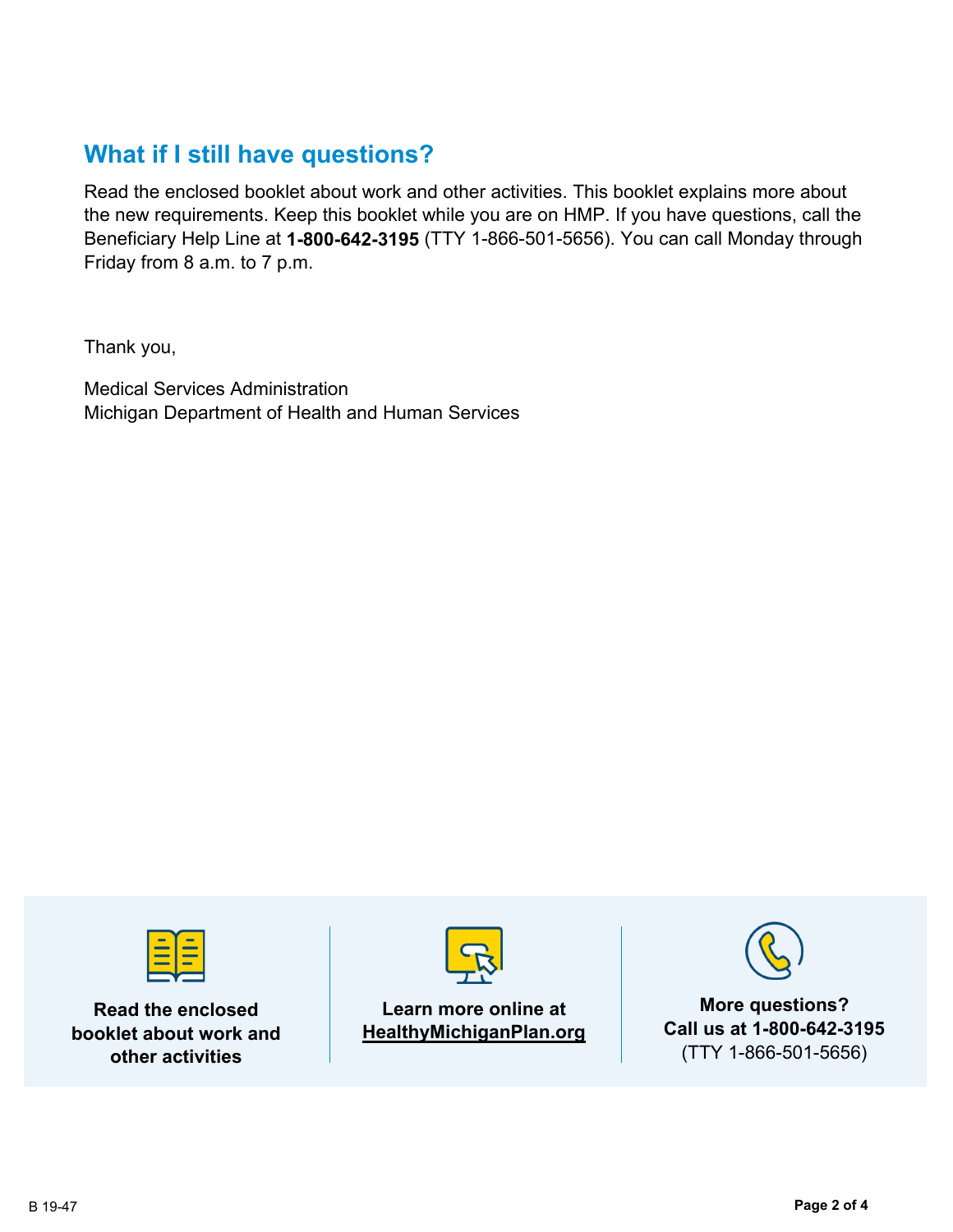# **Michigan Department of Health and Human Services (MDHHS)**

Please note if needed, free language assistance services are available. Call **800-642-3195** (TTY users call TTY: 866-501-5656).

| Spanish              | ATENCIÓN: si habla español, tiene a su disposición servicios gratuitos de<br>asistencia lingüística. Llame al 800-642-3195 (TTY: 866-501-5656).                                               |
|----------------------|-----------------------------------------------------------------------------------------------------------------------------------------------------------------------------------------------|
| Arabic               | ملحوظة· إذا كنت تتحدث اذكر اللغة، فإن خدمات المساعدة اللغوية تتوافر لك بالمجان. اتصل برقم<br>800-642-3195 (رقم هاتف الصم والبكم:-866-501-666)                                                 |
| Chinese              | 注意:如果您使用繁體中文,您可以免費獲得語言援助服務。請致電<br>800-642-3195 (TTY: 866-501-5656)                                                                                                                            |
| Syriac<br>(Assyrian) | المخترجة المستحملية للمستحق والمستحمل والمتفاعل المستحمين المستحف المستحر والمستحرج المختصوم<br>حلقته جَحَته بِه. مزمَى خِلْا حِسَنَه (1565-501-5656-800-642-3195) 800-642-8195               |
| Vietnamese           | CHÚ Ý: Nếu bạn nói Tiếng Việt, có các dịch vụ hỗ trợ ngôn ngữ miễn phí dành<br>cho bạn. Gọi số 800-642-3195 (TTY: 866-501-5656).                                                              |
| Albanian             | KUJDES: Nëse flitni shqip, për ju ka në dispozicion shërbime të asistencës<br>gjuhësore, pa pagesë. Telefononi në 800-642-3195 (TTY: 866-501-5656).                                           |
| Korean               | 주의: 한국어를 사용하시는 경우, 언어 지원 서비스를 무료로 이용하실 수                                                                                                                                                      |
|                      | 있습니다. 800-642-3195 (TTY: 866-501-5656) 번으로 전화해 주십시오.                                                                                                                                          |
| Bengali              | লক্ষ্য করুনঃ যদি আপনি বাংলা, কথা বলতে পারেন, তাহলে নিঃখরচায় ভাষা সহায়তা<br>পরিষেবা উপলব্ধ আছে। ফোন করুন ১-800-642-3195 (TTY ১-866-501-5656)                                                 |
| Polish               | UWAGA: Jeżeli mówisz po polsku, możesz skorzystać z bezpłatnej pomocy<br>językowej. Zadzwoń pod numer 800-642-3195 (TTY: 866-501-5656).                                                       |
| German               | ACHTUNG: Wenn Sie Deutsch sprechen, stehen Ihnen kostenlos sprachliche<br>Hilfsdienstleistungen zur Verfügung. Rufnummer 800-642-3195<br>(TTY: 866-501-5656).                                 |
| Italian              | ATTENZIONE: In caso la lingua parlata sia l'italiano, sono disponibili servizi di<br>assistenza linguistica gratuiti. Chiamare il numero 800-642-3195<br>(TTY: 866-501-5656).                 |
| Japanese             | 注意事項:日本語を話される場合、無料の言語支援をご利用いただけます。<br>800-642-3195 (TTY:866-501-5656) まで、お電話にてご連絡ください                                                                                                         |
| <b>Russian</b>       | ВНИМАНИЕ: Если вы говорите на русском языке, то вам доступны<br>бесплатные услуги перевода. Звоните 800-642-3195 (телетайп<br>866-501-5656).                                                  |
| Serbo-<br>Croatian   | OBAVJEŠTENJE: Ako govorite srpsko-hrvatski, usluge jezičke pomoći<br>dostupne su vam besplatno. Nazovite 800-642-3195 (TTY Telefon za osobe sa<br>oštećenim govorom ili sluhom 866-501-5656). |
| Tagalog              | PAUNAWA: Kung nagsasalita ka ng Tagalog, maaari kang gumamit ng mga<br>serbisyo ng tulong sa wika nang walang bayad. Tumawag sa 800-642-3195<br>(TTY: 866-501-5656).                          |